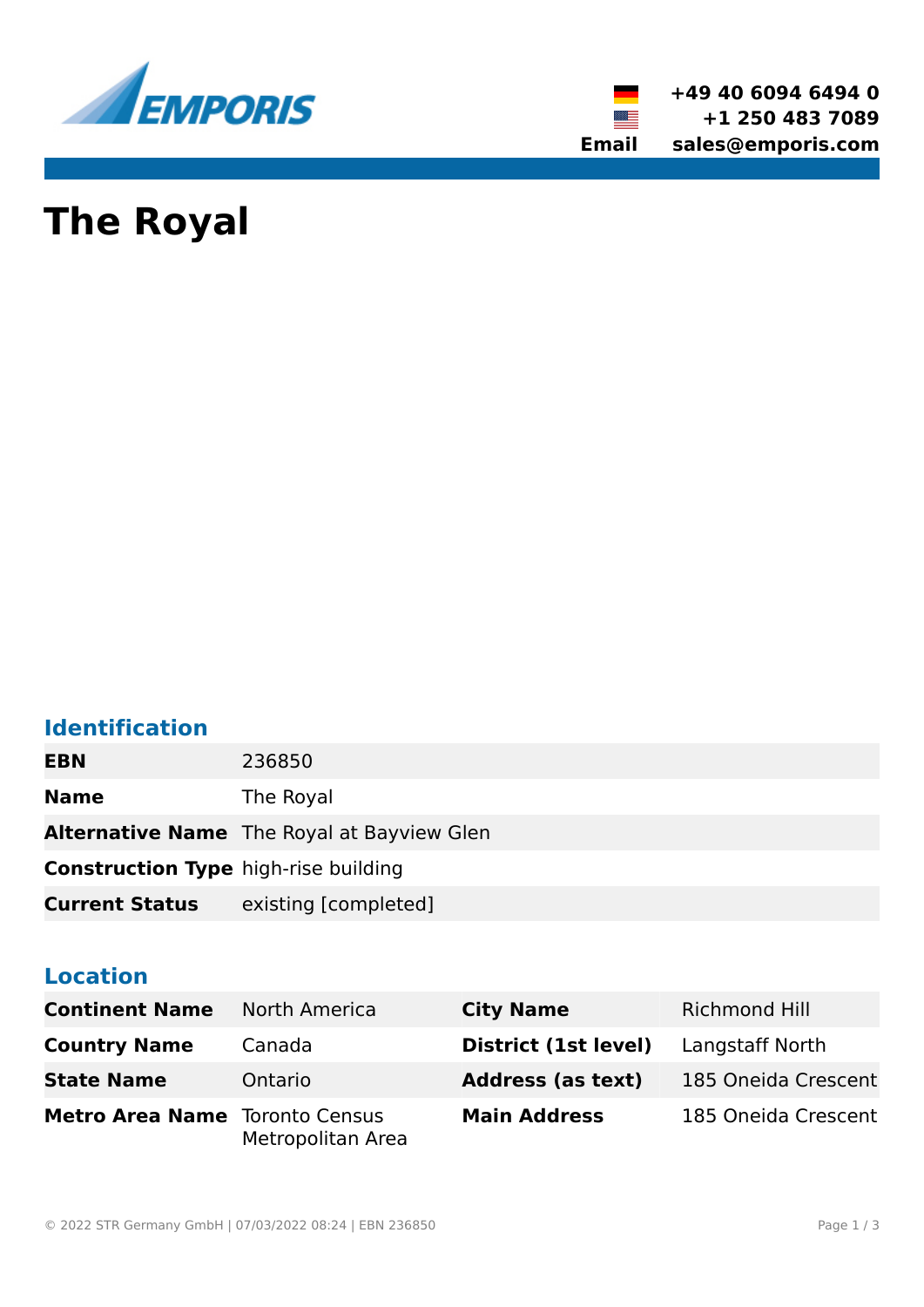

## **Description**

| Architectural style postmodernism |           | <b>Main Usage</b>          | residential<br>condominium |    |
|-----------------------------------|-----------|----------------------------|----------------------------|----|
| <b>Spatial dimensions</b>         |           |                            |                            |    |
| <b>Height (estimated)</b>         | 139.34 ft | <b>Floors (overground)</b> |                            | 12 |
| <b>Involved companies</b>         |           |                            |                            |    |
| <b>Developer</b>                  |           |                            | Buy full PDF               |    |

## **Need additional information? Contact us now!**

Phone **+49 40 6094 6494 0<br>
Phone <b>+1 250 483 7089** Phone **+1 250 483 7089** Email **<sales@emporis.com>**

Hamburg 09:00 am - 07:00 pm<br>New York 03:00 am - 01:00 pm New York 03:00 am - 01:00 pm<br>Tokyo 04:00 pm - 02:00 am 04:00 pm - 02:00 am